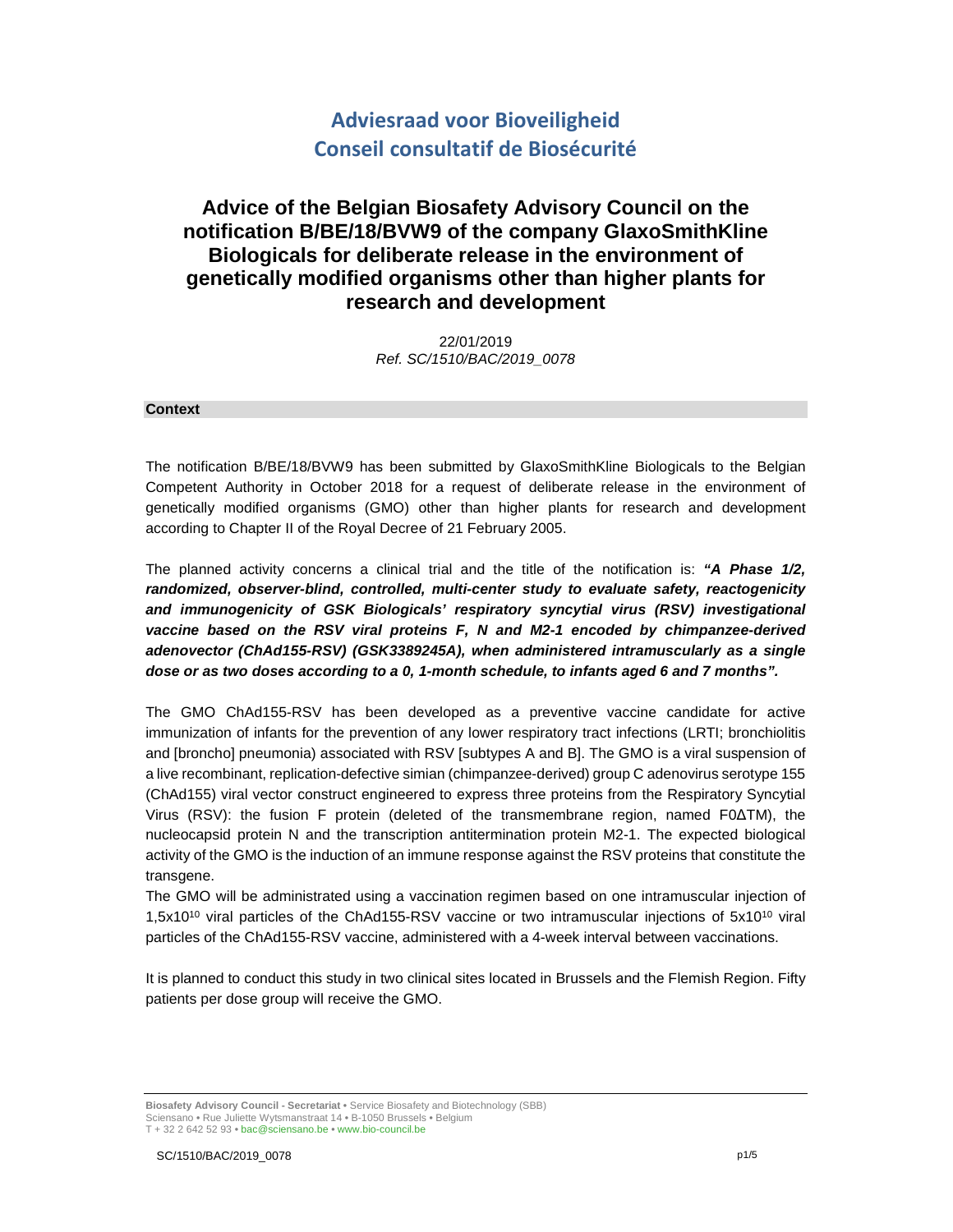The dossier has been officially acknowledged by the Competent Authority on 21 November 2018 and forwarded to the Biosafety Advisory Council (BAC) for advice.

Within the framework of the evaluation procedure, the BAC, under the supervision of a coordinator and with the assistance of its Secretariat, contacted experts to evaluate the dossier. Three experts from the common list of experts drawn up by the BAC and the Service Biosafety and Biotechnology (SBB) of Sciensano answered positively to this request. The SBB also took part in the evaluation of the dossier. The experts and the SBB assessed whether the information provided in the notification was sufficient and accurate in order to state that the deliberate release of the genetically modified organism would not raise any problems for the environment, animal health or human health (people coming in contact with the treated patient and/or with the GMO) in the context of its intended use. See Annex I for an overview of all the comments from the experts.

The scientific evaluation has been performed considering following legislation:

- Annex II (principles for the risk assessment) and annex III (information required in notifications) of the Royal Decree of 21 February 2005.

- Commission Decision 2002/623/EC of 24 July 2002 establishing guidance notes supplementing Annex II to Directive 2001/18/EC.

The pure medical aspects concerning the efficacy of the medicinal product and its safety for the treated patient, as well as aspects related to social, economic or ethical considerations, are outside the scope of this evaluation.

In parallel to the scientific evaluation of the notification, the Competent Authority also made the dossier available on its website for the one-month public consultation foreseen in the abovementioned Royal Decree. The Competent Authority received several reactions from the public, one of them being related to biosafety. The comment has been considered by the BAC in the preparation of the current advice.

#### **Summary of the scientific evaluation**

#### **1. The characteristics of the donor, the recipient or parental organism**

The donor, recipient and parental organisms were found to be adequately described in the dossier.

## **2. Information related to the characteristics of the GMO and the medication**

Information related to the molecular characteristics of ChAd155 and ChAd155-RSV including phenotypic and genetic stability of the transgenes were found to be adequately described in the dossier.

#### **3. The conditions of the release**

Measures to avoid exposure of the personnel during manipulations potentially giving rise to aerosols containing virus vectors are adequately described in the the 'Biosafety Instructions for site staff'. Study staff are required to wear appropriate personal protective equipment (PPE) including protective gloves, lab coats at any time and additional safety glasses and facial mask while performing manipulations that

**Biosafety Advisory Council - Secretariat •** Service Biosafety and Biotechnology (SBB) Sciensano **•** Rue Juliette Wytsmanstraat 14 **•** B-1050 Brussels **•** Belgium T + 32 2 642 52 93 **•** bac@sciensano.be **•** www.bio-council.be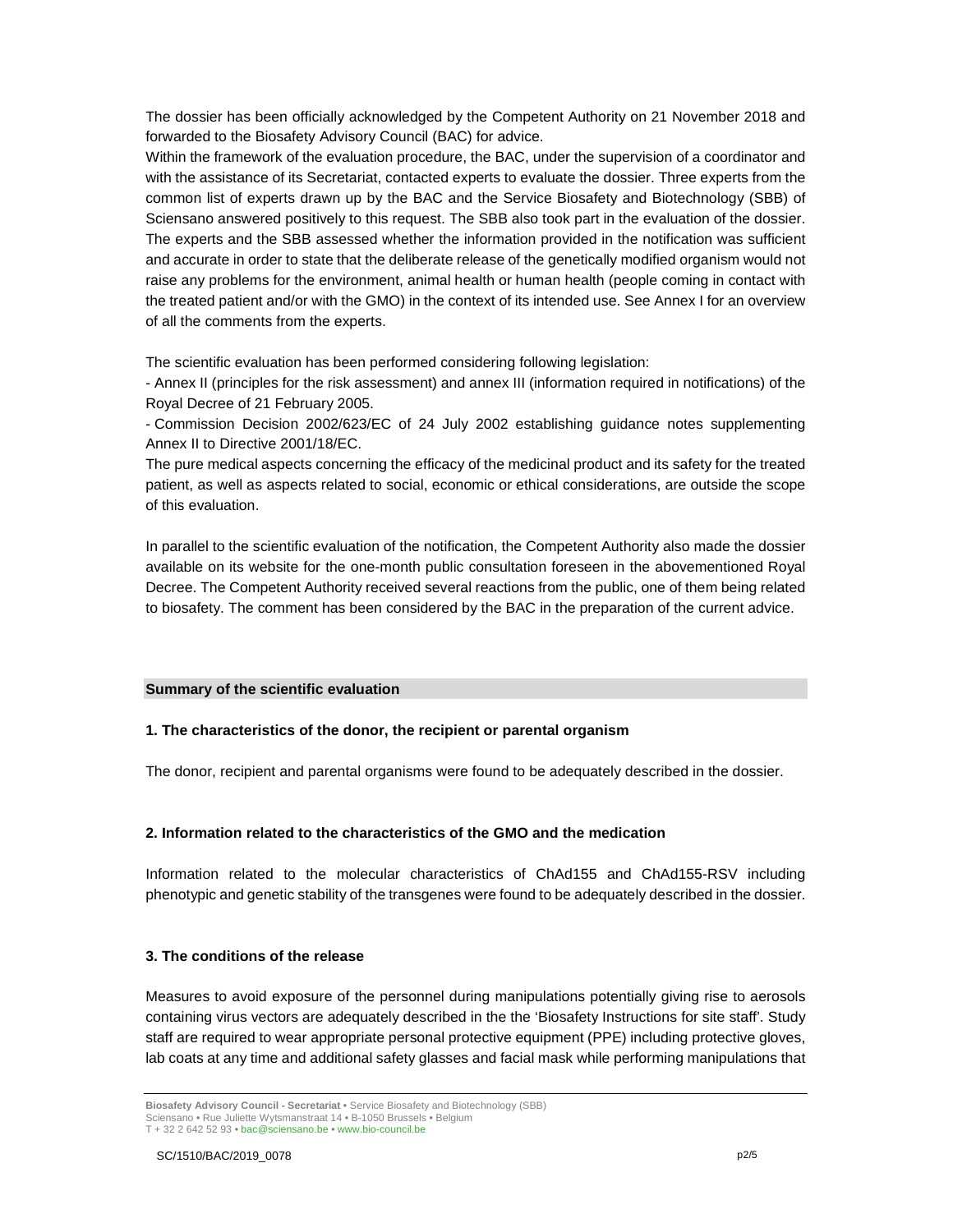may create aerosols. The document also specifies that any bandages will be discarded as biohazard waste before the patient leaves the hospital.

#### **4. The risks for the environment or human health**

The notifier states there is a theoretical possibility of shedding of infectious particles into the environment and potentially to the public during the release. He argues however that defective recombinant adenoviruses have been used extensively in clinical trials, either through direct administration or cell therapy strategies (contained in the cells). The majority of the studies have not detected viral release in biological samples (sputum, saliva, urine, feces) and whenever detected through urine or saliva, it disappears in few days from administration. With respect to the persistence or survivability of the ChAd155-RSV vector in the environment, the BAC could not agree with the notifier stating there is only minimal risk of persistence or survivability. Adenoviruses are unusually resistant to chemical or physical agents and adverse pH conditions, allowing for prolonged survival outside of the body. Adenovirus has been shown to be resistant to both tertiary treatment and UV radiation of urban wastewater (Thompson et al. 2003<sup>1</sup>; Thurston-Enriquez et al. 2003<sup>2</sup>). With respect to the probability for recombination with wild-type adenovirus, the BAC acknowledges Wold and Toth, 2013<sup>3</sup> concluding that recombination events between replication-deficient adenoviral vectors have not been reported and if these were to occur, these would not lead to replication-competent viruses expressing the transgene.

Broadly speaking the risks associated to shedding are poorly analyzed in the dossier. However, a detailed assessment has been provided by the notifier, and considered by the BAC, in the framework of the evaluation of the dossier B/BE/18/BVW4, in which a GMO developed using the same ChAd155 vector was used (see BAC advice of 01/10/2018, ref. SC/1510/BAC/2018\_0767).

Given the replication-defective properties of the vector, its low probability of shedding especially when administered by the intramuscular injection route, the fact that no recombination events have been reported so far with E1/E4-deleted replication-defective vector, and the absence of indication that the RSV transgene could influence the shedding behavior of recombinant ChAd vectors, the BAC concludes that the risk for the environment and human health associated to possible shedding of the ChAd155-RSV vector, if it were to occur, is low.

With regards to the 'Biosafety Instructions for site staff' the BAC notes that the description of the procedures for the management of accidental spills still leaves room for improvement and proposes to add the following procedure:

In case of accidental spills or breakage of a vial containing the GMO, the medical staff should alert people in the area of the spill, remove contaminated clothes and leave the area for 30 min. He/she should close the area and post "DO NOT ENTER". After 30 min, he/she must wear a clean lab coat and wear gloves, glasses, over-shoes and a mask. He/she must cover the spill with towels and other absorbent material starting from the edge toward the centre. He/she must carefully pour the appropriate disinfectant over the absorbent material starting from the edge to the centre. It must allow a sufficient contact time for the disinfectant to inactivate the GMO. After that, he/she must remove the paper towels

T + 32 2 642 52 93 **•** bac@sciensano.be **•** www.bio-council.be

-

<sup>1</sup> Thompson, S. S., J. L. Jackson, M. Suva-Castillo, W. A. Yanko, Z. E. Jack, J. Kuo, C.-L. Chen, F. P. Williams, and D. P. Schnurr. 2003. Detection of infectious human adenovirus in tertiary-treated and ultraviolet-disinfected wastewater. Water Environ. Res. 75:163-170.

<sup>&</sup>lt;sup>2</sup> Thurston-Enriquez, J. A., C. N. Haas, J. Jacangelo, K. Riley, and C. P. Gerba. 2003. Inactivation of feline calicivirus and adenovirus type 40 by UV irradiation. Appl. Environ. Microbiol. 69:577-582.

<sup>&</sup>lt;sup>3</sup> Wold, W. S. and K. Toth (2013). "Adenovirus vectors for gene therapy, vaccination and cancer gene therapy." Curr Gene Ther 13(6): 421-433.

**Biosafety Advisory Council - Secretariat •** Service Biosafety and Biotechnology (SBB) Sciensano **•** Rue Juliette Wytsmanstraat 14 **•** B-1050 Brussels **•** Belgium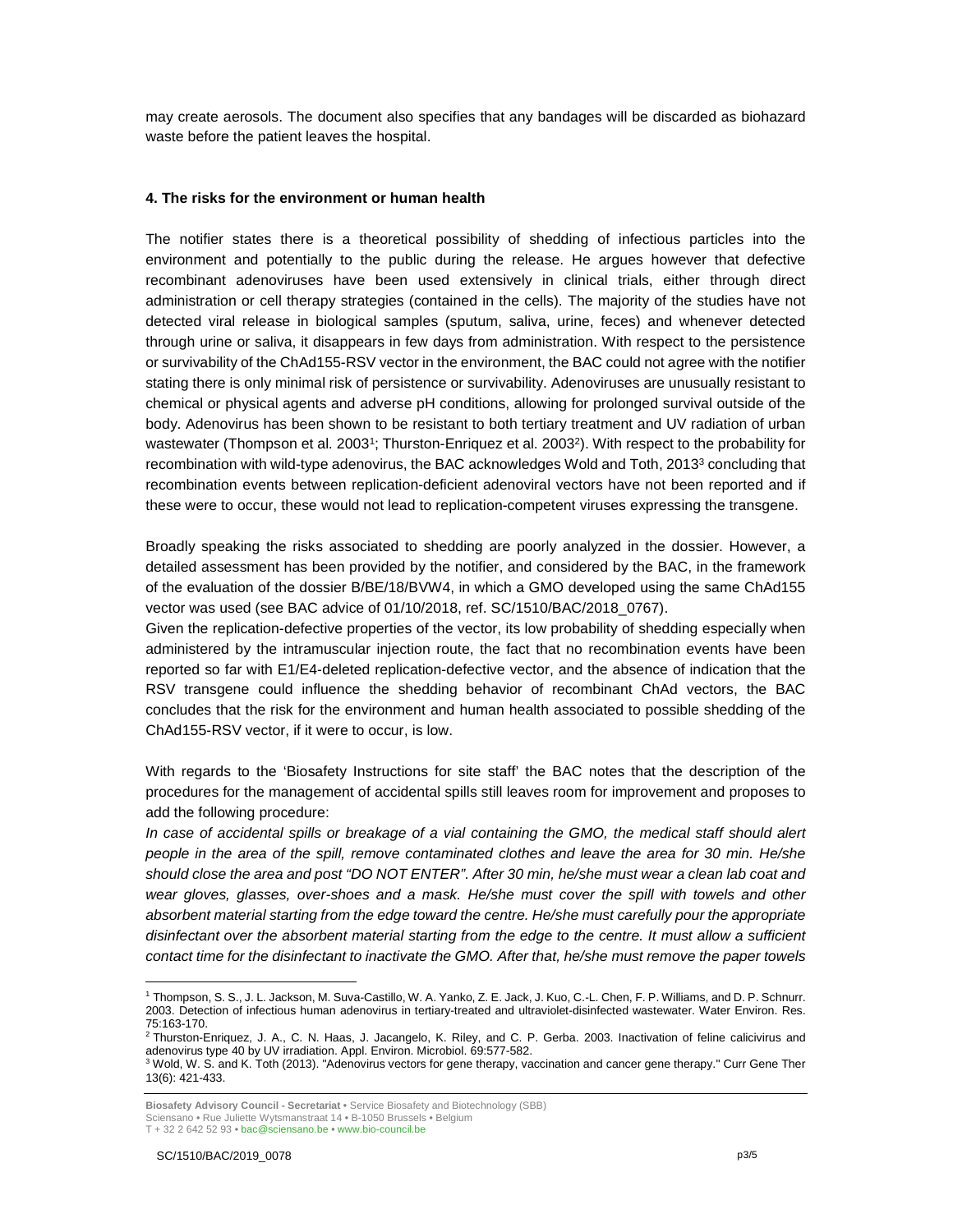and broken vials with tongs or forceps and discard in a biohazard waste bag. This procedure with absorbent materials and disinfectant should be performed twice. The PPE should be discard in the biohazard bag. The lab coat should be decontaminated before disposal. The medical staff should report the incident to the responsible of the site.

Strict procedures should be provided for medical staff and persons in contact with the patient during the release of the viral vector. These procedures should be posted in the hospital room where the treatment should take place.

A spill kit should be available in the facility, this spill kit should contain appropriate disinfectant, personal protective equipment (PPE, i.e. gloves, safety glasses, laboratory coat, mask, over-shoes), tongs or forceps in order to take broken vials, absorbent paper towels, biohazard waste bags.

#### **5. The monitoring, control, waste treatment and emergency plans proposed by the applicant**

The Biosafety Advisory Council is of the opinion that the information provided is sufficient and does not raise safety concerns.

#### **Conclusion**

Based on the scientific assessment of the notification made by the Belgian experts, the Biosafety Advisory Council concludes that it is unlikely that the investigational therapeutic ChAd155-RSV vaccine will have any adverse effects on human health or on the environment in the context of the intended clinical trial provided that all the foreseen safety measures are followed.

Therefore, the Biosafety Advisory Council issues a **positive advice with the following conditions**:

- The notifier and the investigators must strictly apply the clinical trial protocol, and all the safety instructions as described in the dossier.
- Any protocol amendment has to be previously approved by the Competent Authority.
- 'Biosafety Instructions for site staff' should be more explitely described and updated as mentioned under section 4 above.
- The notifier is responsible to verify that each study centre has qualified personnel experienced in handling infectious material and that the investigator has the required authorizations to perform the clinical trial activities inside the hospital (laboratory, pharmacy, hospital room, consultation room...) according to the Regional Decrees transposing Directive 2009/41/EC on Contained use of genetically modified micro-organisms.
- The Biosafety Advisory Council should be informed within two weeks when the first patient starts the treatment and the last patient receives the last treatment.

**Biosafety Advisory Council - Secretariat •** Service Biosafety and Biotechnology (SBB) Sciensano **•** Rue Juliette Wytsmanstraat 14 **•** B-1050 Brussels **•** Belgium T + 32 2 642 52 93 **•** bac@sciensano.be **•** www.bio-council.be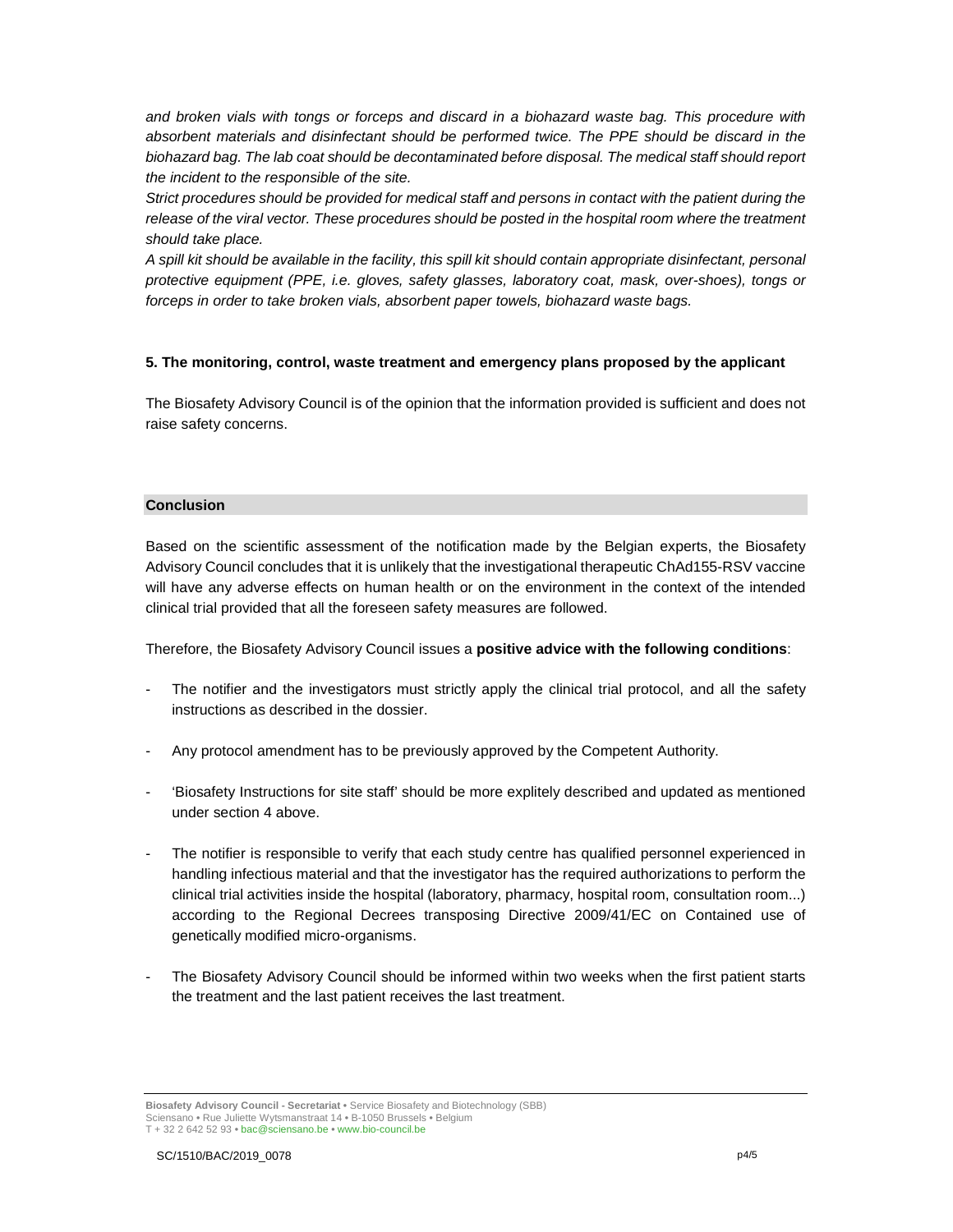- At the latest six months after the last visit of the last patient included in the trial, the notifier must send to the competent authority at the attention of the Biosafety Council a report with details concerning the biosafety aspects of the project. This report will at least contain:
	- o The total number of patients included in the trial and the number of patients included in Belgium;
	- o A summary of all adverse events marked by the investigators as probably or definitely related to the study medication;
	- o A report on the accidental releases, if any, of ChAd155-RSV.

Vem hurc

Dr. Corinne Vander Wauven President of the Belgian Biosafety Advisory Council

Annex I: Compilation of comments of experts in charge of evaluating the dossier B/BE/18/BVW9 (ref. SC/1510/BAC/2019\_0050)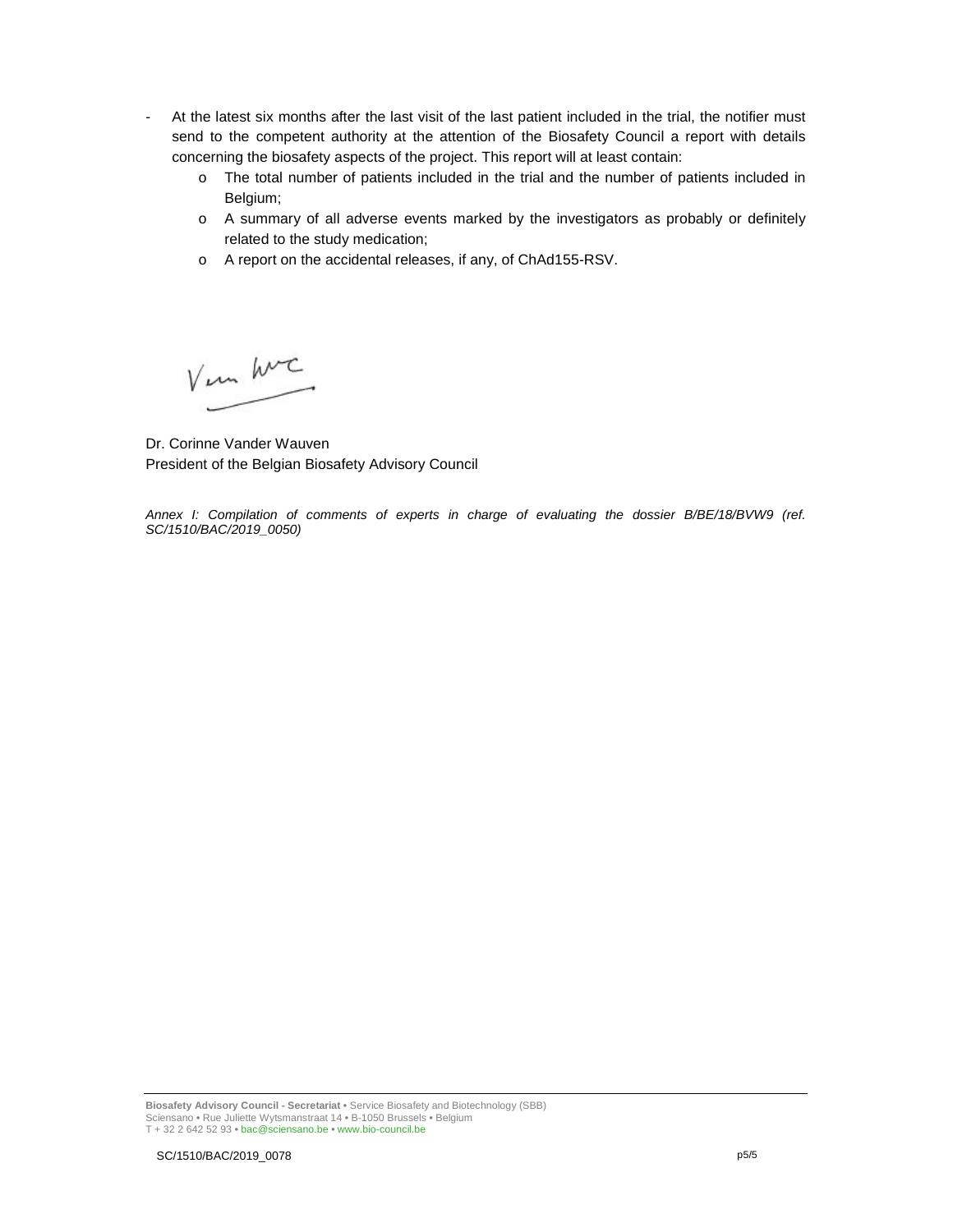# **Adviesraad voor Bioveiligheid Conseil consultatif de Biosécurité**

## **Compilation of comments of experts in charge of evaluating the dossier B/BE/18/BVW9**

15 January 2019 Ref. SC/1510/BAC/2019\_0050

**Mandate for the Group of Experts:** Mandate of the Biosafety Advisory Council (BAC) of 19 November 2018. **Coordinator:** Jozef Anné (KUL) **Experts:** Aline Baldo (Sciensano, SBB), Anton Roebroek (KUL), Viggo Van Tendeloo (UZA), Willy Zorzi (ULiège) **SBB:** Didier Breyer

#### **INTRODUCTION**

Dossier **B/BE/18/BVW9** concerns a notification from Glaxo SmithKline Biologicals for the deliberate release in the environment of genetically modified organisms other than higher plants according to Chapter II of the Royal Decree of 21 February 2005.

The notification has been officially acknowledged on 21 November 2018 and concerns a clinical trial entitled "A Phase 1/2, randomized, observer-blind, controlled, multi-center study to evaluate safety, reactogenicity and immunogenicity of GSK Biologicals' respiratory syncytial virus (RSV) investigational vaccine based on the RSV viral proteins F, N and M2-1 encoded by chimpanzee-derived adenovector (ChAd155-RSV) (GSK3389245A), when administered intramuscularly as a single dose or as two doses according to a 0, 1-month schedule, to infants aged 6 and 7 months."

## ♦ **INSTRUCTIONS FOR EVALUATION**

Depending on their expertise, the experts were invited to evaluate the genetically modified organism considered in the notification as regards its molecular characteristics and its potential impact on human health and the environment. The pure medical aspects concerning the efficacy of the medicinal product and its safety for the treated patient are outside the scope of this evaluation.

The comments of the experts are roughly structured as in

- Annex II (principles for the risk assessment) of the Royal Decree of 21 February 2005

- Annex III (information required in notifications) of the Royal Decree of 21 February 2005

- Commission Decision 2002/623/EC of 24 July 2002 establishing guidance notes supplementing Annex II to Directive 2001/18/EC.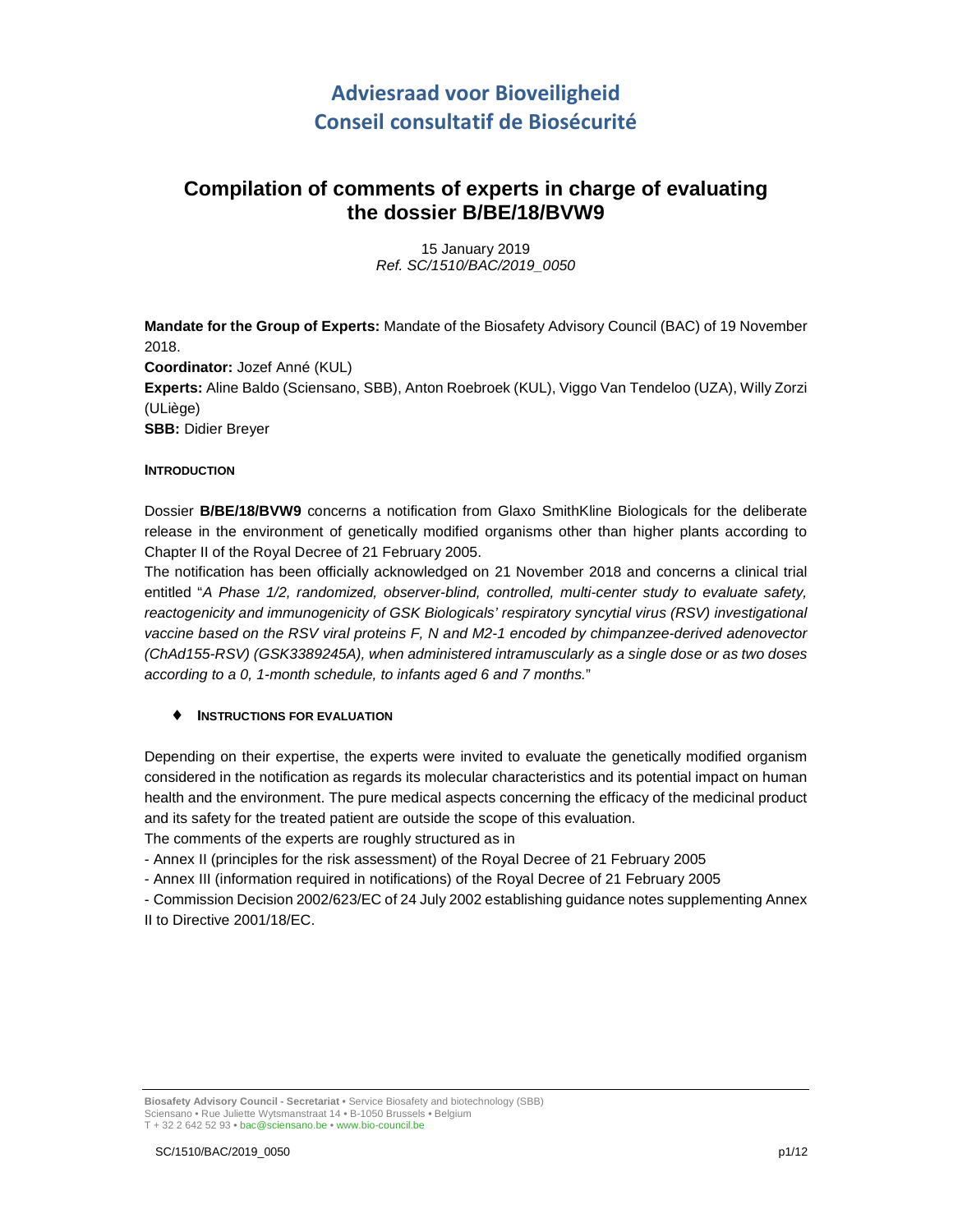#### **Comments/questions received from the experts**

## **1. INFORMATION RELATED TO THE CHARACTERISTICS OF THE DONOR, THE RECIPIENT OR PARENTAL ORGANISM**

(e.g. possibility of natural transfer of genetic material to other organisms, pathological, ecological and physiological characteristics, indigenous vectors ...)

Comment 1

Has evaluated this item and has no questions/comments.

Comment 2

Has not evaluated this item.

Comment 3

Has evaluated this item and has no questions/comments.

Comment 4

Has evaluated this item and has no questions/comments.

## **2. INFORMATION RELATED TO THE VECTOR**

(e.g. description, sequence, mobilisation ...)

## Comment 1

The document '02\_2018-000431-27\_Annex III (27-AUG-2018)' shows on page 24 of 58 a map of BAC ChAd155 RSV. The accompanying legend, however corresponds to another BAC ChAd155 construct.

Comment 2

Has not evaluated this item.

Comment 3

Has evaluated this item and has no questions/comments.

Comment 4

Has evaluated this item and has no questions/comments.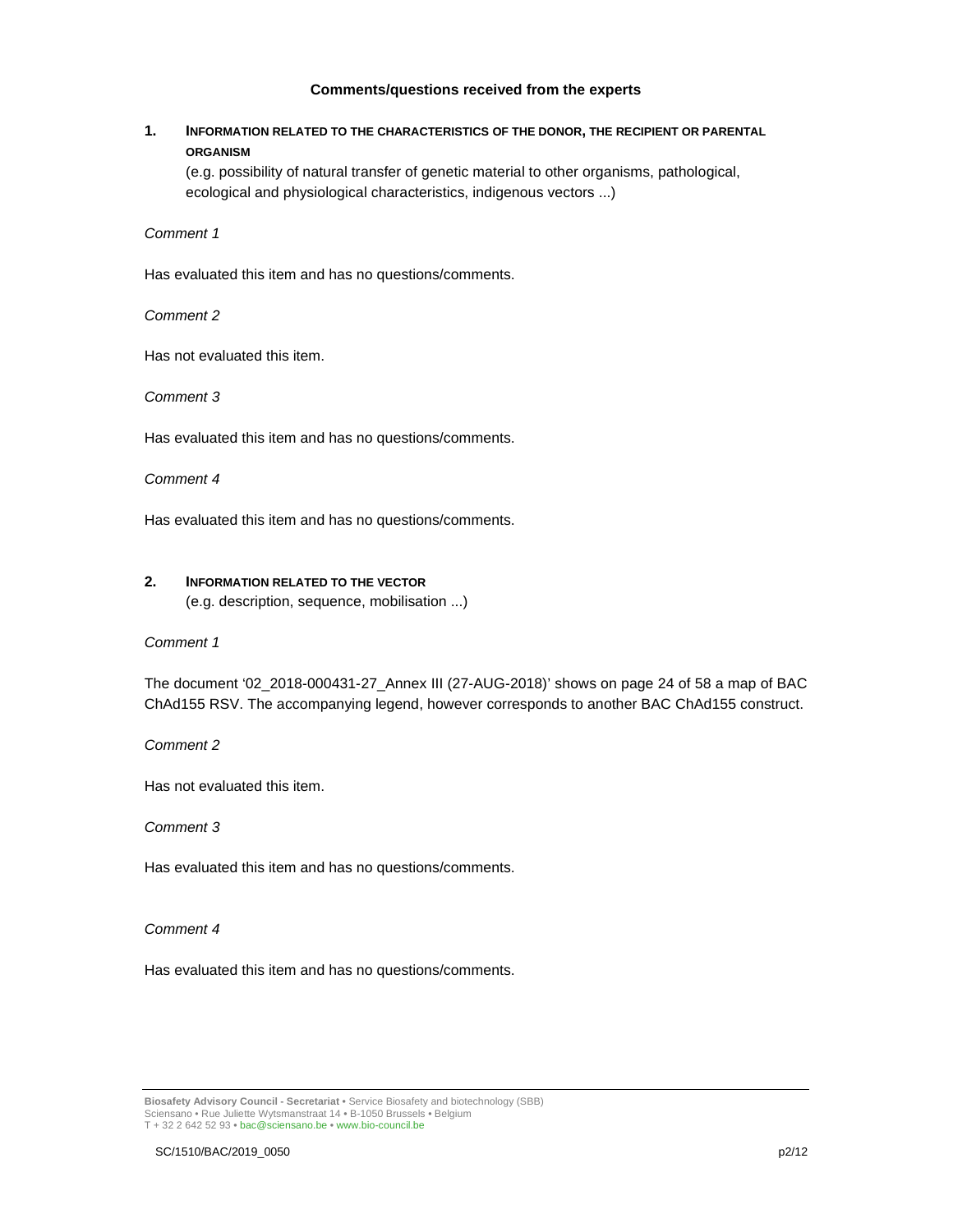#### **3. INFORMATION RELATED TO THE CHARACTERISTICS OF THE GMO**

#### **3.1. Information related to the genetic modification**

(e.g. methods used for the modification, description of the insert/vector construction ...)

Comment 1

Has evaluated this item and has no questions/comments.

Comment 2

Has not evaluated this item.

Comment 3

Has evaluated this item and has no questions/comments.

Comment 4

Has evaluated this item and has no questions/comments.

#### **3.2. Information on the molecular characteristics of the final GMO**

(e.g. number of copies of the transgenes, phenotypic and genetic stability of the transgenes, expression of the new genetic material, re-arrangements in the genome, inclusion or suppression of genetic material ...)

Comment 1

Has evaluated this item and has no questions/comments.

Comment 2

The insert contains the self-cleaving 2A region of foot-and-mouth disease virus (FMDV), that allows separating the soluble F protein and the other two RSV antigens. Does this protease cleave other host proteins?

## **Comment SBB and coordinator**:

The same comment was formulated in the framework of the evaluation of dossier B/BE/18/BVW4 in which a GMO developed using the same ChAd155 vector was used. It was not retained with the following justification:

See Donnelly et al., 2001. The P2 portion in the picornavirus genome encodes three mature viral proteins, namely 2A, 2B, and 2C. FMDV 2B and 2C are partially homologous to other picornavirus, whereas FMDV 2A is only an 18 aa peptide and is much shorter than the other picornavirus members but highly conserved with cardiovirus at the 2A/2B junction. The FMDV 2A protein lacks any protease motifs and only contains the characteristic C-terminal motif "-Glu(x)AsnProGly(2A)/Pro(2B)-" In addition, the conserved cleavage site is located between 2A and 2B Gly(2A)/Pro(2B). Mutation research confirmed that Gly (2A) is the most important amino acid for cleavage activity at the 2A/2B junction, whereas recombinant FMDV sequence containing mutation in the 2A peptide can produce uncleaved

**Biosafety Advisory Council - Secretariat •** Service Biosafety and biotechnology (SBB) Sciensano • Rue Juliette Wytsmanstraat 14 **•** B-1050 Brussels **•** Belgium T + 32 2 642 52 93 **•** bac@sciensano.be **•** www.bio-council.be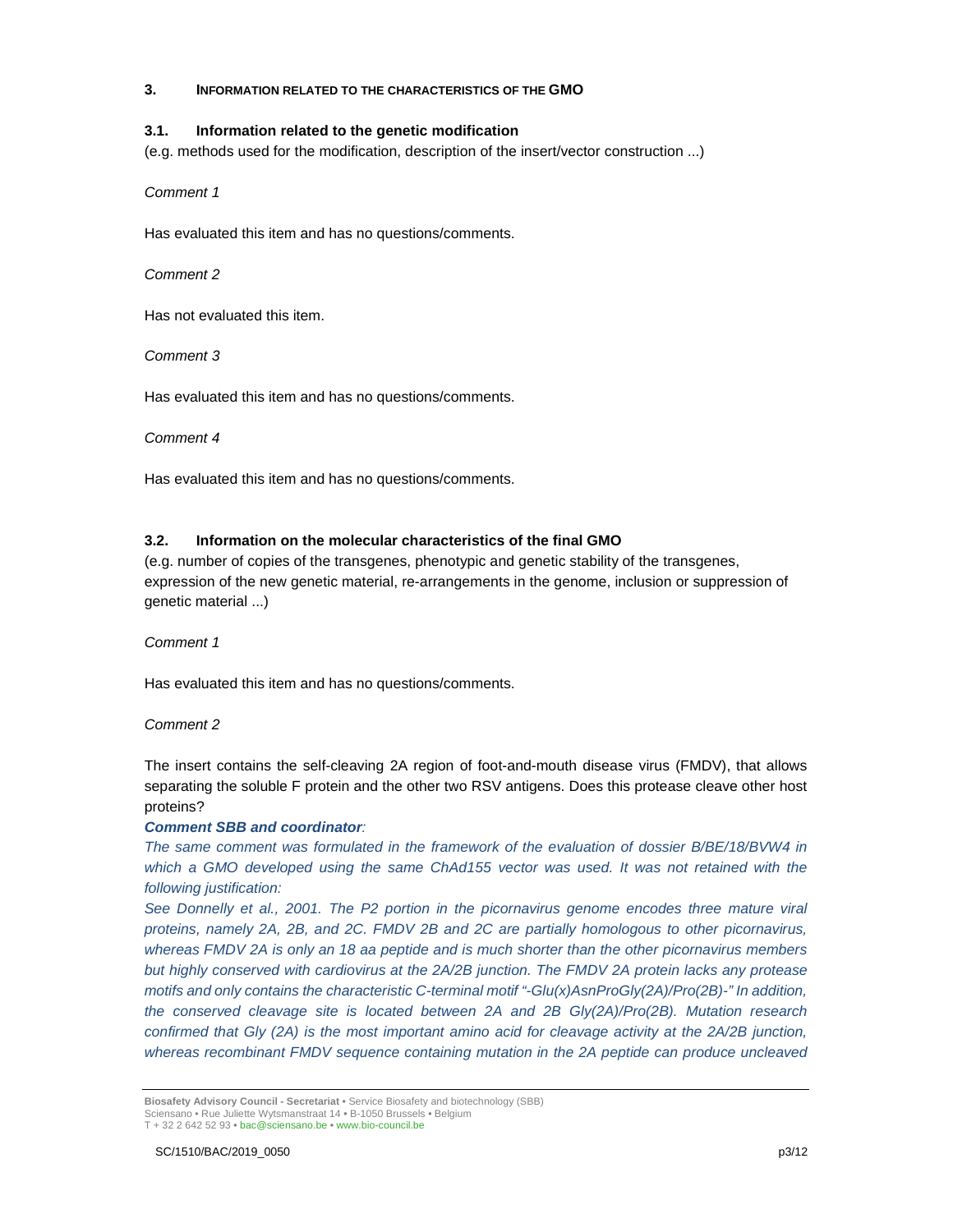proteins. Moreover, cleavage between 2A and 2B only occurs as a co-translational event. Thus, the 2A cleavage event occurs only during polypeptide synthesis , such that the 2A peptide remains connected to the P1 structural protein precursor (P1-2A) following primary cleavage of the polyprotein. 2A is cleaved from the P1-2A precursor either by 3Cpro or 3CDpro.

#### Comment 3

Has evaluated this item and has no questions/comments.

#### Comment 4

Has evaluated this item and has no questions/comments.

## **3.3. Considerations for human, animal or plant health**

(e.g. invasiveness and virulence, toxic or allergenic effects, possibility of survival outside of receiving host, other product hazards ...)

#### Comment 1

Has evaluated this item and has no questions/comments.

#### Comment 2

The applicant does not demonstrate that the vector is not able to replicate in other animal species. Is the replication of ChAd155 species specific?

#### **Comment SBB and coordinator**:

The same comment was formulated in the framework of the evaluation of dossier B/BE/18/BVW4 in which case a GMO developed using the same ChAd155 vector was used. It was not retained with the following justification:

In case the "ChAd155 vector" means ChAd155 with deleted E1, then ChAd155 vector cannot replicate, since E1 is essential for Ad viral replication.

#### Comment 3

Has evaluated this item and has no questions/comments.

#### Comment 4

Has evaluated this item and has no questions/comments.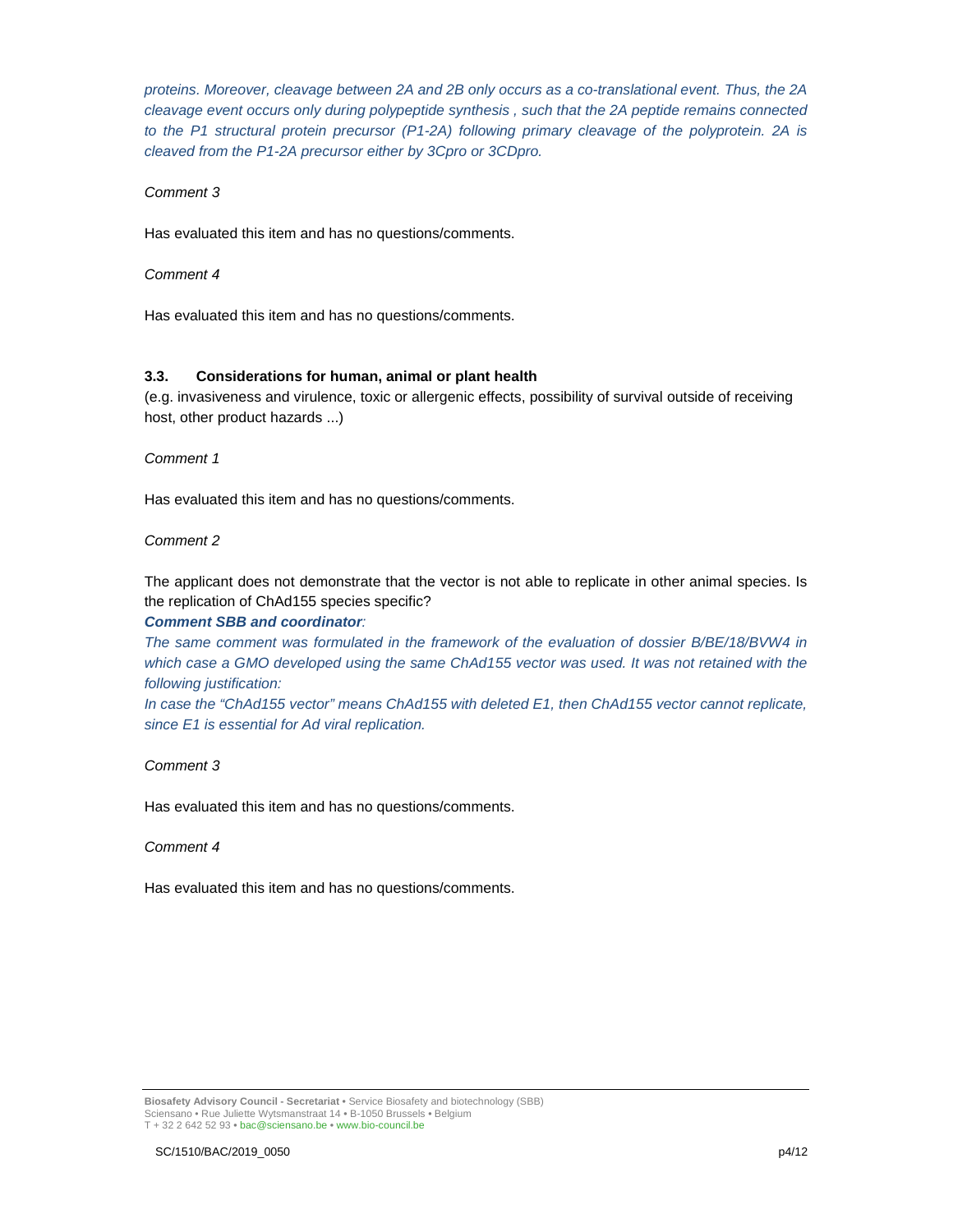#### **4. INFORMATION RELATING TO THE CONDITION OF RELEASE**

(e.g. description of the activity, quantities of GMO to be released, workers protection measures, elimination of any contaminating material in the preparation of the GMO stock, elimination of the GMO at the end of the experiment ...)

#### Comment 1

Has evaluated this item and has no questions/comments.

#### Comment 2

Has evaluated this item and has no questions/comments.

#### Comment 3

Adenoviruses are transmitted effectively by direct contact via contaminated aerosols and water droplets and indirectly via contact with objects contaminated with respiratory secretions from an infected person. As the release will take place during a clinical study held under Good clinical practices, precautions will be taken to minimize the production of aerosols during the handling, preparation and administration of the GMO. Also any contaminated surfaces or objects will be disinfected immediately with appropriate adenoviral-active disinfectants and standard institutional procedures for decontamination of biohazard waste. Strict adherence to the safety measures to be taken during the handling, preparation and administration of the GMO during the clinical trial as specified in the clinical protocol will adequately control any potential spread of the GMO.

Due to the context of the proposed GMO release, where the GMO is administered to subjects in an enclosed hospital or clinical examination room, it is unlikely the GMO will come into contact with any non-target organisms in the ecosystem.

In the event of inadvertent administration to non-target organisms, further dissemination is unlikely because GMO is unable to complete a viral replication cycle and as such is non-virulent and unable to disseminate in target or non-target organisms. Even if the administration of the vaccine will be performed by dedicated and trained medical personnel, the possibility that hospital staff may be injected by accident or be exposed indirectly (ex: by negligence) may occur. Please describe precisely the workers protection measures and equipment, specifically used to limit the exposure to contaminated aerosols, droplets… during the administration of the vaccine: 1. Type of mask (type 2 earloop mask or FFP1 or FFP2 or FFP3); 2. Goggles or not…

In the SNIF dossier, it is written that ChAd155-RSV vaccine is supplied in a glass vial. There is clearly a risk of glass vial breakage during the handling of vaccine. Please consider the necessity to adopt unbreakable containers for the doses of vaccine in the context of this dossier.

#### **Comment SBB and coordinator**:

The same type of comment is formulated under 6.4.

For the sake of consistency with the advice adopted for the clinical trial B/BE/18/BVW4 (in which a GMO developed using the same ChAd155 vector was used) a recommendation to update the "Biosafety Instructions for site staff"will be included in the advice of the Council for the dossier B/BE/18/BVW9.

#### Comment 4

**Biosafety Advisory Council - Secretariat •** Service Biosafety and biotechnology (SBB) Sciensano • Rue Juliette Wytsmanstraat 14 **•** B-1050 Brussels **•** Belgium T + 32 2 642 52 93 **•** bac@sciensano.be **•** www.bio-council.be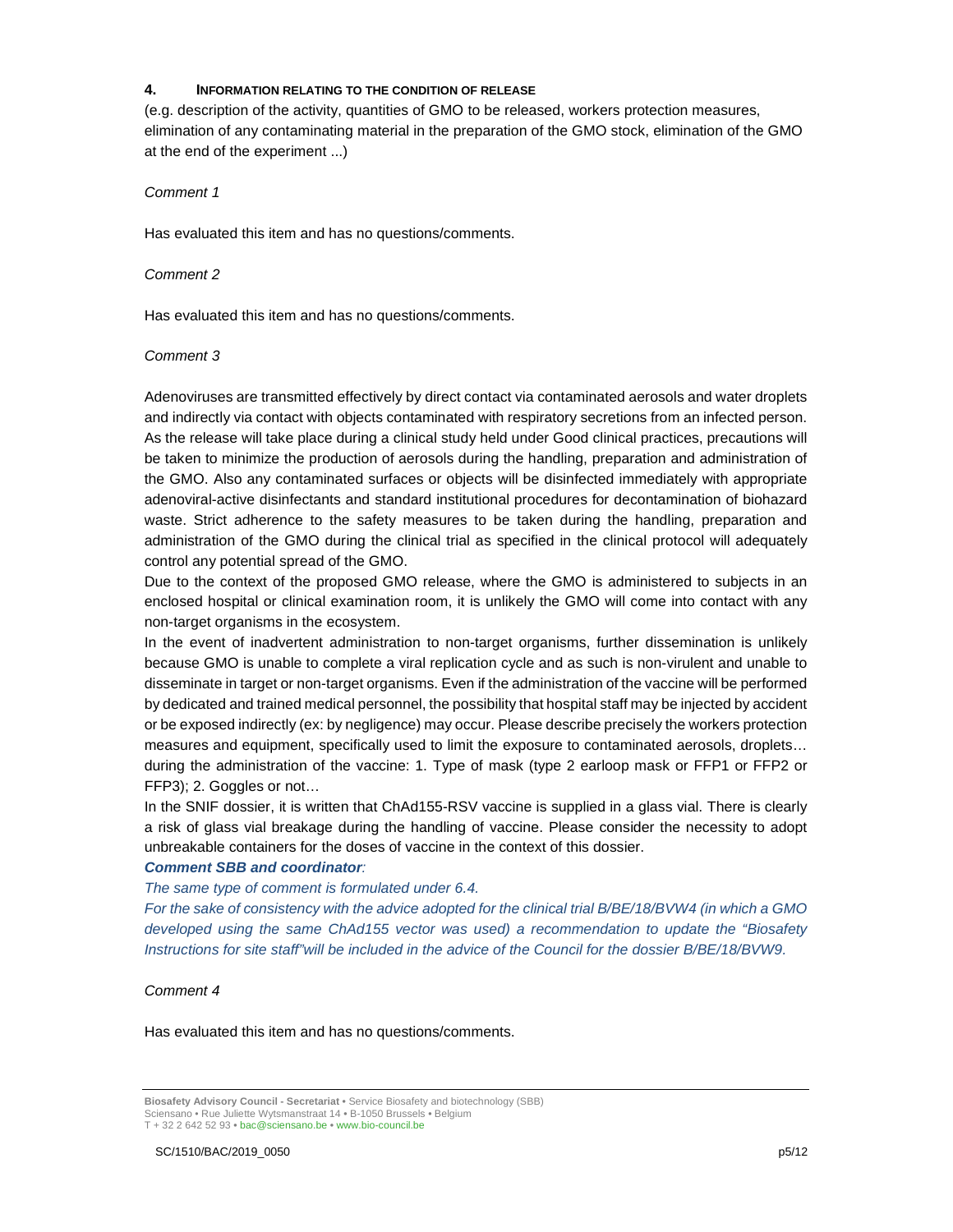- **5. INFORMATION RELATED TO THE RISKS FOR THE ENVIRONMENT AND HUMAN HEALTH**
- **5.1. Information on spread ("shedding") of the GMO from the treated patient/animal to other persons/animals or to the environment (including indirect/delayed effects due to vertical transmission to offspring).**
- (e.g. genetic transfer capability, routes of biological dispersal, target organisms ...)

Has evaluated this item and has no questions/comments.

#### Comment 2

The applicant says that there is a theoretical possibility of shedding of ChAd155-RSV into the environment. Could the applicant consider the risk of shedding?

#### **Comment coordinator**:

The probability of shedding and the risks associated to this shedding have already been extensively considered in the frame of the evaluation of dossier B/BE/18/BVW4, in which a GMO developed using the same ChAd155 vector was used. In that context the notifier provided, upon request of the BAC, a detailed assessment.

Although this detailed assessment was not provided in dossier B/BE/18/BVW9, the conclusions of the BAC for dossier B/BE/18/BVW4 also appplies here, and one can conclude that the risk for the environment and human health associated to possible shedding of the vector, if it were to occur, is low.

#### Comment 3

Has evaluated this item and has no questions/comments.

#### Comment 4

Has evaluated this item and has no questions/comments.

## **5.2. Information on possible effects on human health resulting from interactions of the GMO and persons working with, coming into contact with or in the vicinity of the GMO release (carekeepers, patient relatives, immunocompromised people ...).**

#### Comment 1

Has evaluated this item and has no questions/comments.

#### Comment 2

Could the applicant evaluate the possible effects if an immunocompromised people comes into contact with the GMO?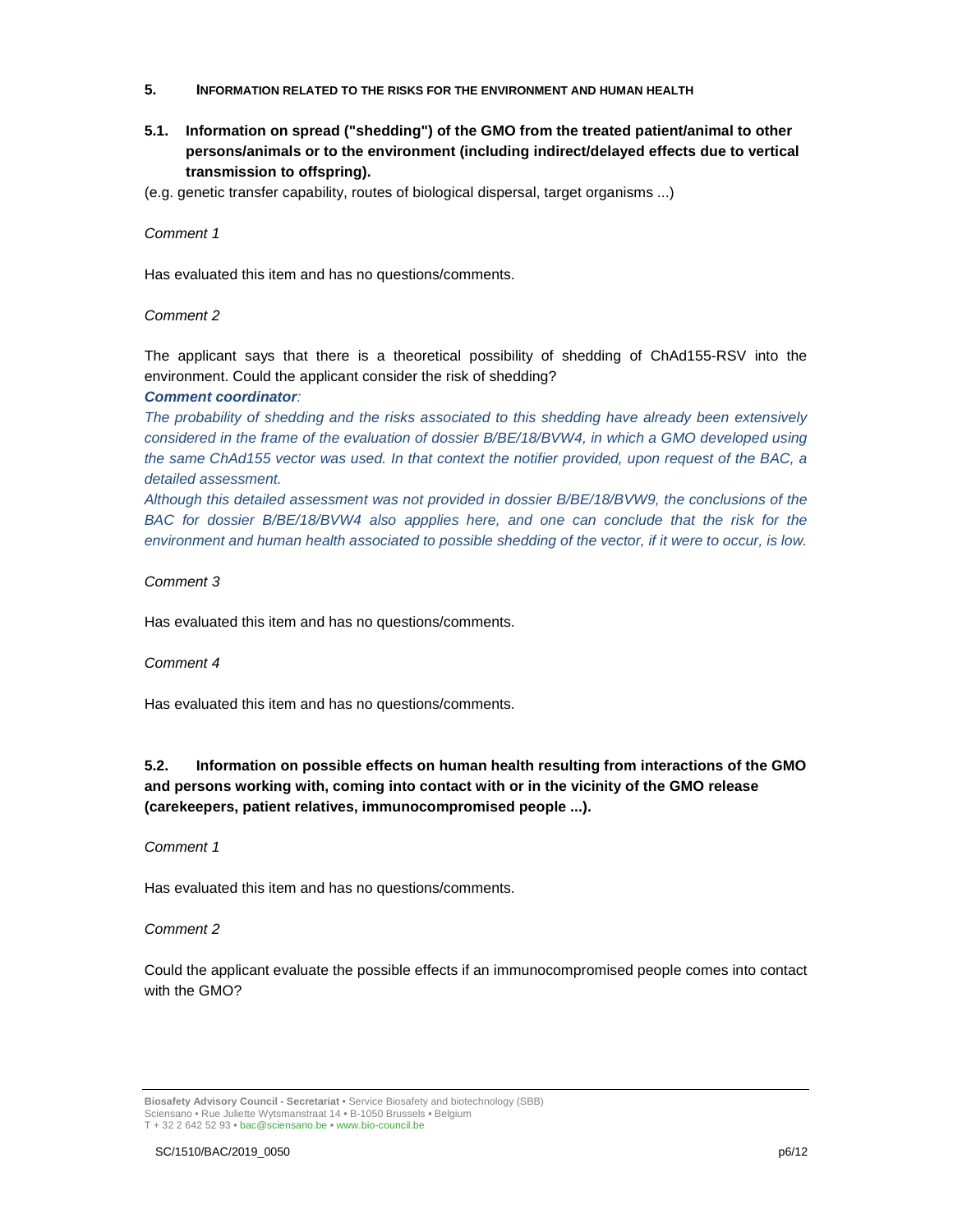The expert refers to its comment under point 4.

#### Comment 4

Has evaluated this item and has no questions/comments.

#### **5.3. Information on possible effects on animal health or on the environment.**

#### Comment 1

Has evaluated this item and has no questions/comments.

Comment 2

Has evaluated this item and has no questions/comments.

Comment 3

Has evaluated this item and has no questions/comments.

Comment 4

Has evaluated this item and has no questions/comments.

## **5.4. Information on selective advantages or disadvantages conferred to the GMO compared to the parental organism.**

#### Comment 1

Has evaluated this item and has no questions/comments.

Comment 2

Has evaluated this item and has no questions/comments

Comment 3

Has evaluated this item and has no questions/comments.

Comment 4

**Biosafety Advisory Council - Secretariat •** Service Biosafety and biotechnology (SBB) Sciensano • Rue Juliette Wytsmanstraat 14 **•** B-1050 Brussels **•** Belgium T + 32 2 642 52 93 **•** bac@sciensano.be **•** www.bio-council.be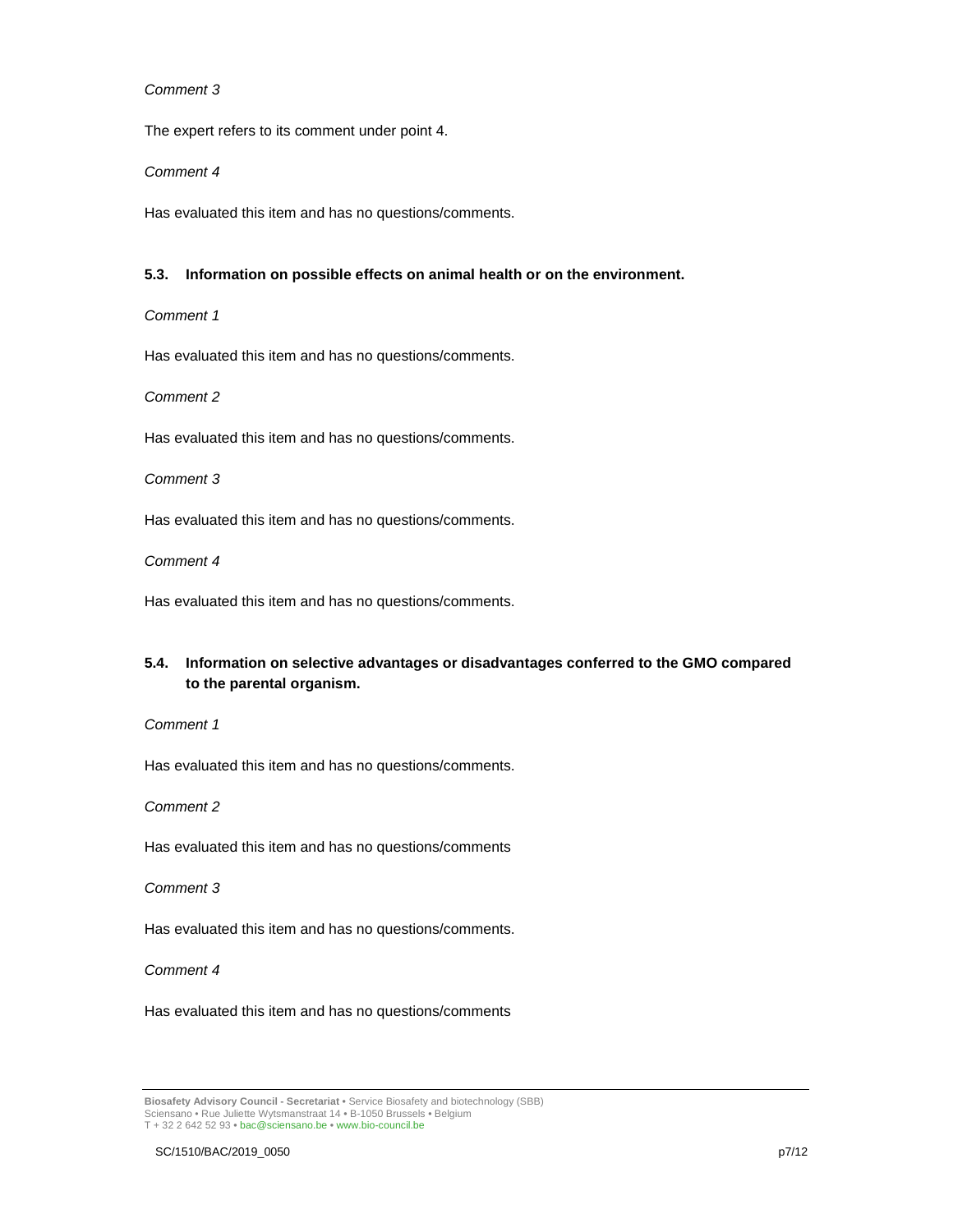## **5.5. Information on the possibility of the GMO to reconvert to his wild type form and possible consequences for human health or the environment.**

#### Comment 1

Has evaluated this item and has no questions/comments.

#### Comment 2

Has evaluated this item and has no questions/comments.

Comment 3

Has evaluated this item and has no questions/comments.

Comment 4

Has evaluated this item and has no questions/comments

## **5.6. Information on the possibility of the GMO to exchange genetic material with other microorganisms and possible consequences for human health or the environment.**

Comment 1

Has evaluated this item and has no questions/comments.

## Comment 2

Has evaluated this item and has no questions/comments.

#### Comment 3

Has evaluated this item and has no questions/comments.

Comment 4

Has evaluated this item and has no questions/comments

## **5.7. Information on the possibility of gene transfer to other organisms and about the selective advantages or disadvantages conferred to those resulting organisms (possible consequences for human health or the environment).**

Comment 1

**Biosafety Advisory Council - Secretariat •** Service Biosafety and biotechnology (SBB) Sciensano • Rue Juliette Wytsmanstraat 14 **•** B-1050 Brussels **•** Belgium T + 32 2 642 52 93 **•** bac@sciensano.be **•** www.bio-council.be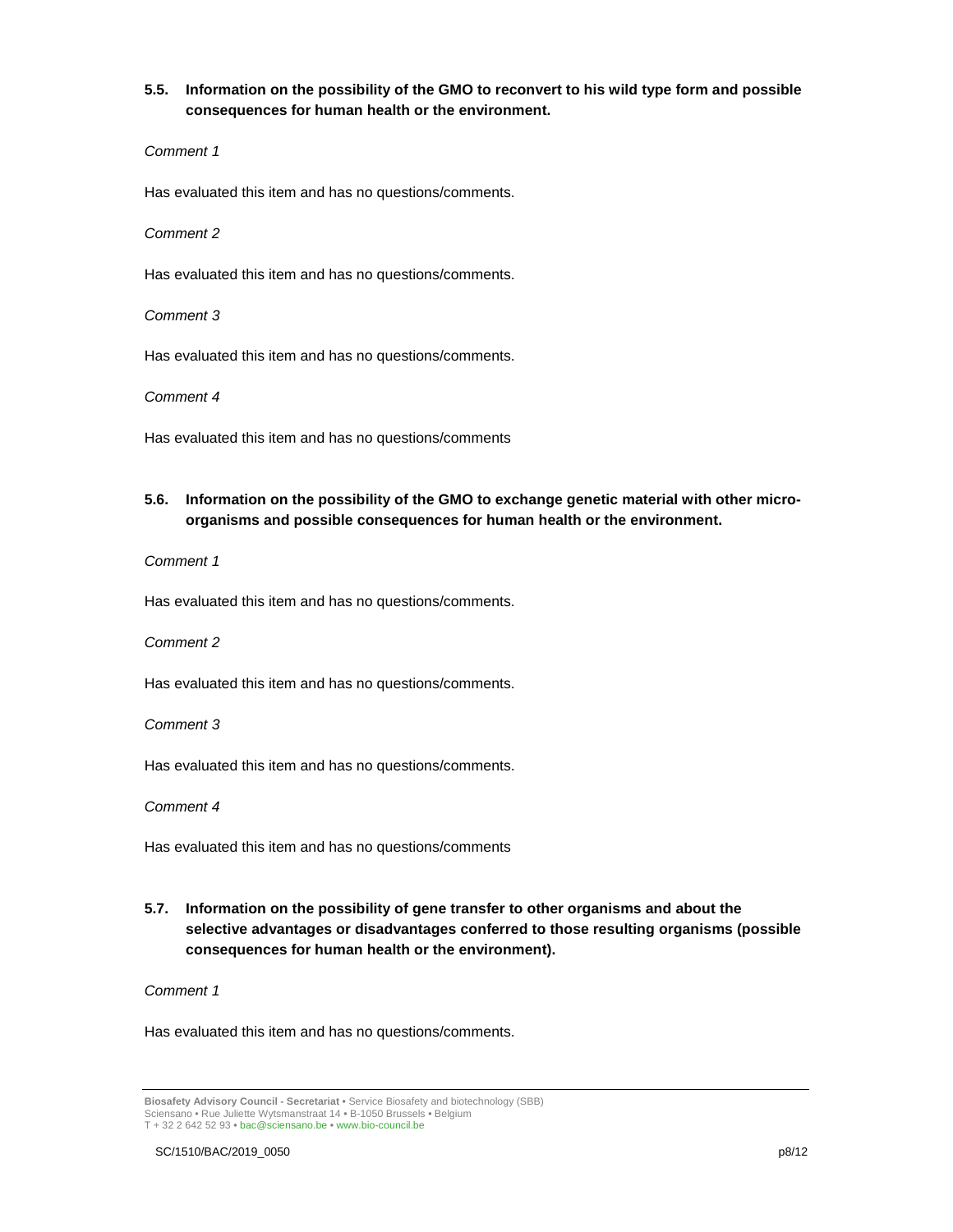Has evaluated this item and has no questions/comments.

#### Comment 3

Has evaluated this item and has no questions/comments.

#### Comment 4

Has evaluated this item and has no questions/comments.

**6. INFORMATION RELATED TO THE MONITORING, SURVEILLANCE AND CONTROL, WASTE TREATMENT AND EMERGENCY PLANS PROPOSED BY THE APPLICANT**

## **6.1. Monitoring plan proposed by the notifier and possibility to identify the occurrence of non-anticipated adverse effects.**

(adequation between the monitoring plan and risks identified during the risk assessment, when appropriate measures to minimize the potential risks to offspring ...)

Comment 1

Has evaluated this item and has no questions/comments.

Comment 2

Has not evaluated this item.

Comment 3

Has evaluated this item and has no questions/comments.

Comment 4

Has evaluated this item and has no questions/comments

## **6.2. Surveillance and control of the release**

(adequation between the procedures to avoid and/or minimise the spread of the GMO and risks identified during the risk assessment...)

Comment 1

**Biosafety Advisory Council - Secretariat •** Service Biosafety and biotechnology (SBB) Sciensano • Rue Juliette Wytsmanstraat 14 **•** B-1050 Brussels **•** Belgium T + 32 2 642 52 93 **•** bac@sciensano.be **•** www.bio-council.be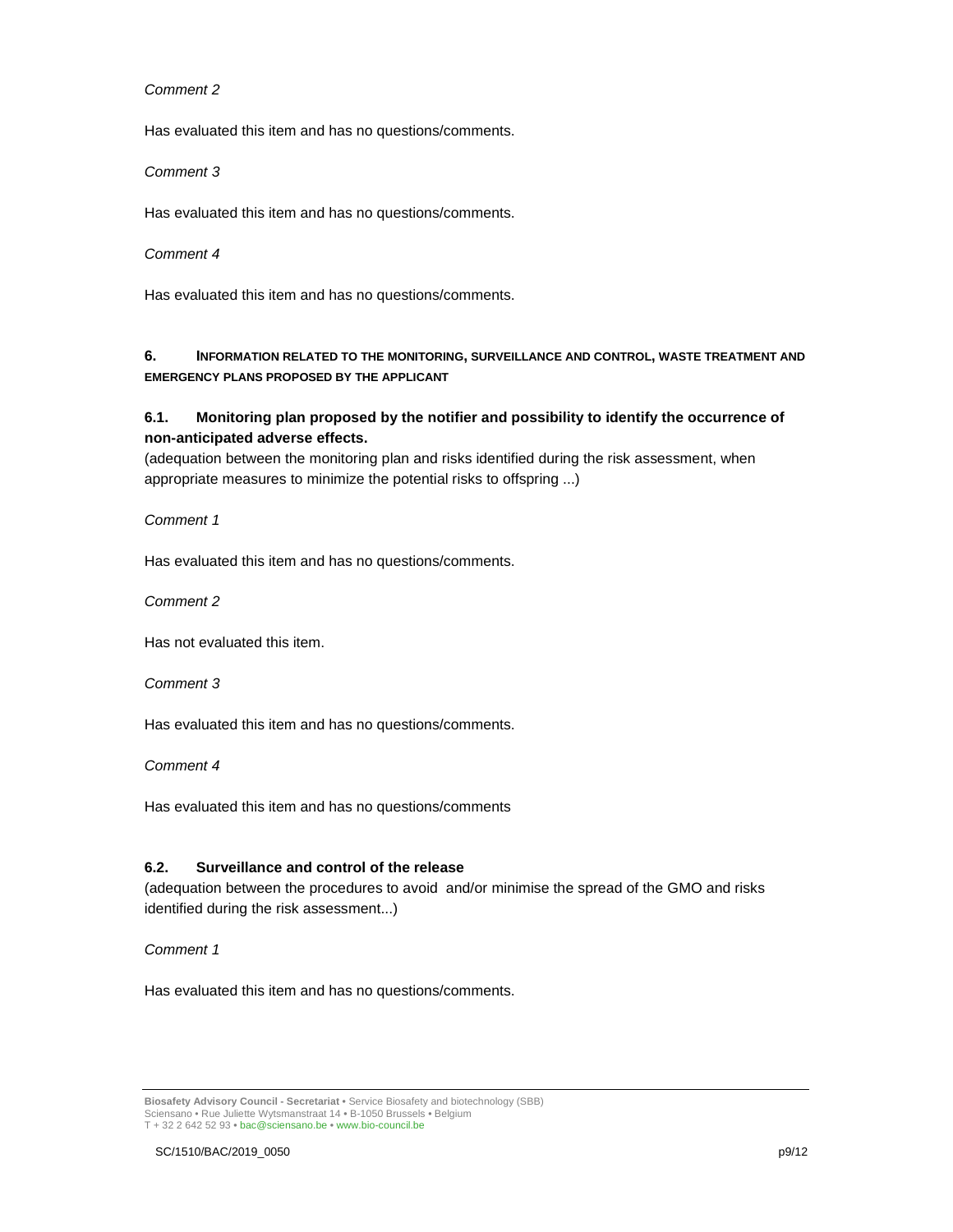Has evaluated this item and has no questions/comments.

#### Comment 3

Has evaluated this item and has no questions/comments.

#### Comment 4

Has evaluated this item and has no questions/comments

## **6.3. Information on the waste generated by the activity and its treatment.**

(e.g. type of waste, amount ...)

#### Comment 1

In '06\_2018-000431-27\_Biosafety Instructions for Site Staff\_version-1 (04-Oct-2018)' it is suggested under 'Room Set Up' and 'Accidental Spill' that 70% ethyl alcohol can be used to effectively inactivate the GMO upon contamination or spill. Since the adenoviral GMO is non-enveloped, this is questionable. **Comment coordinator**:

Adenovirus type 5 is usually inactivated by ethanol between 70% and 90% in 30 s (J Hosp Infect. 2018 Apr;98(4):331-338. doi: 10.1016/j.jhin.2017.08.025.).

## Comment 2

Have evaluated this item and has no questions/comments.

#### Comment 3

Has evaluated this item and has no questions/comments.

#### Comment 4

Has evaluated this item and has no questions/comments.

## **6.4. If applicable, information on the emergency plan(s) proposed by the notifier.**

#### Comment 1

Has evaluated this item and has no questions/comments.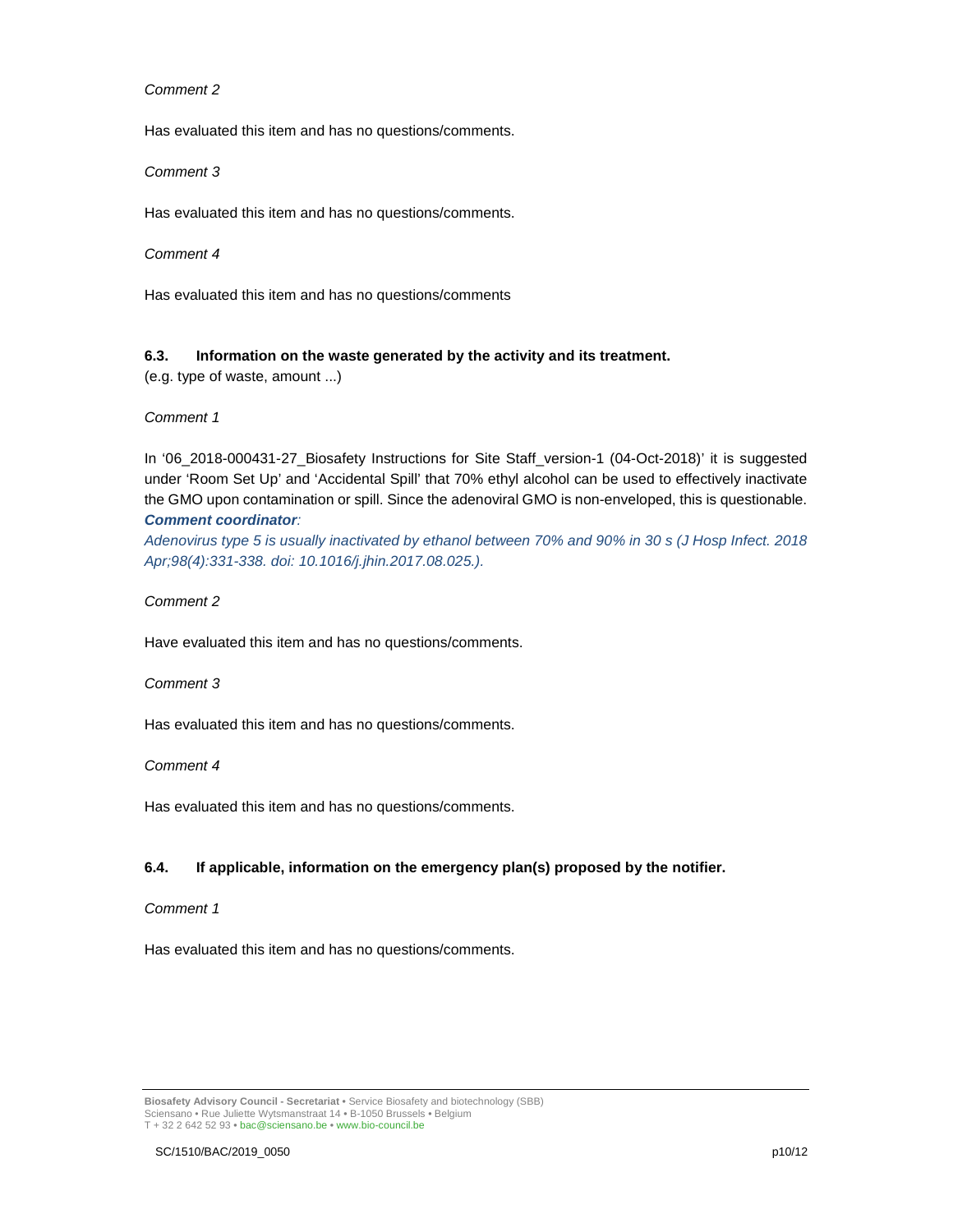Strict procedures should be provided for medical staff and persons in contact with the patient during the injection of the vaccine candidate ChAd155-RSV. These procedures should be posted in the hospital room where the vaccination should take place.

A spill kit should be available in the facility, this spill kit should contain appropriate disinfectant, personal protective equipment (PPE, i.e. gloves, safety glasses, laboratory coat, mask), tongs or forceps in order to take broken vials, absorbent paper towels, biohazard waste bags.

In case of accidental spills or breakage of a vial containing the GMO, the medical staff should alert people in the area of the spill, remove contaminated clothes and leave the area for 30 min. He should close the area and post "DO NOT ENTER". After 30 min, he must wear a clean lab coat and wear gloves, glasses and a mask. He must cover the spill with towels and other absorbent material starting from the edge toward the centre. He must carefully pour the appropriate disinfectant over the absorbent material starting from the edge to the centre. It must allow a sufficient contact time for the disinfectant to inactivate the GMO. After that, he must remove the paper towels and broken vials with tongs or forceps and discard in a biohazard waste bag. The PPE should be discard in the biohazard bag. The lab coat should be decontaminated before disposal. The medical staff should report the incident to the responsible of the site.

#### **Comment SBB and coordinator**:

The same type of comment is formulated under 4.

For the sake of consistency with the advice adopted for the clinical trial B/BE/18/BVW4 (in which a GMO developed using the same ChAd155 vector was used) a recommendation to update the "Biosafety Instructions for site staff"will be included in the advice of the Council for the dossier B/BE/18/BVW9.

Comment 3

Has evaluated this item and has no questions/comments.

Comment 4

Has not evaluated this item.

## **6.5 Information related to the identification of the GMO and the detection techniques**

(e.g. identification methods and detection techniques, sensitivity, reliability and specificity of the proposed tests ..)

Comment 1

Has evaluated this item and has no questions/comments.

Comment 2

Has not evaluated this item.

Comment 3

**Biosafety Advisory Council - Secretariat •** Service Biosafety and biotechnology (SBB) Sciensano • Rue Juliette Wytsmanstraat 14 **•** B-1050 Brussels **•** Belgium T + 32 2 642 52 93 **•** bac@sciensano.be **•** www.bio-council.be